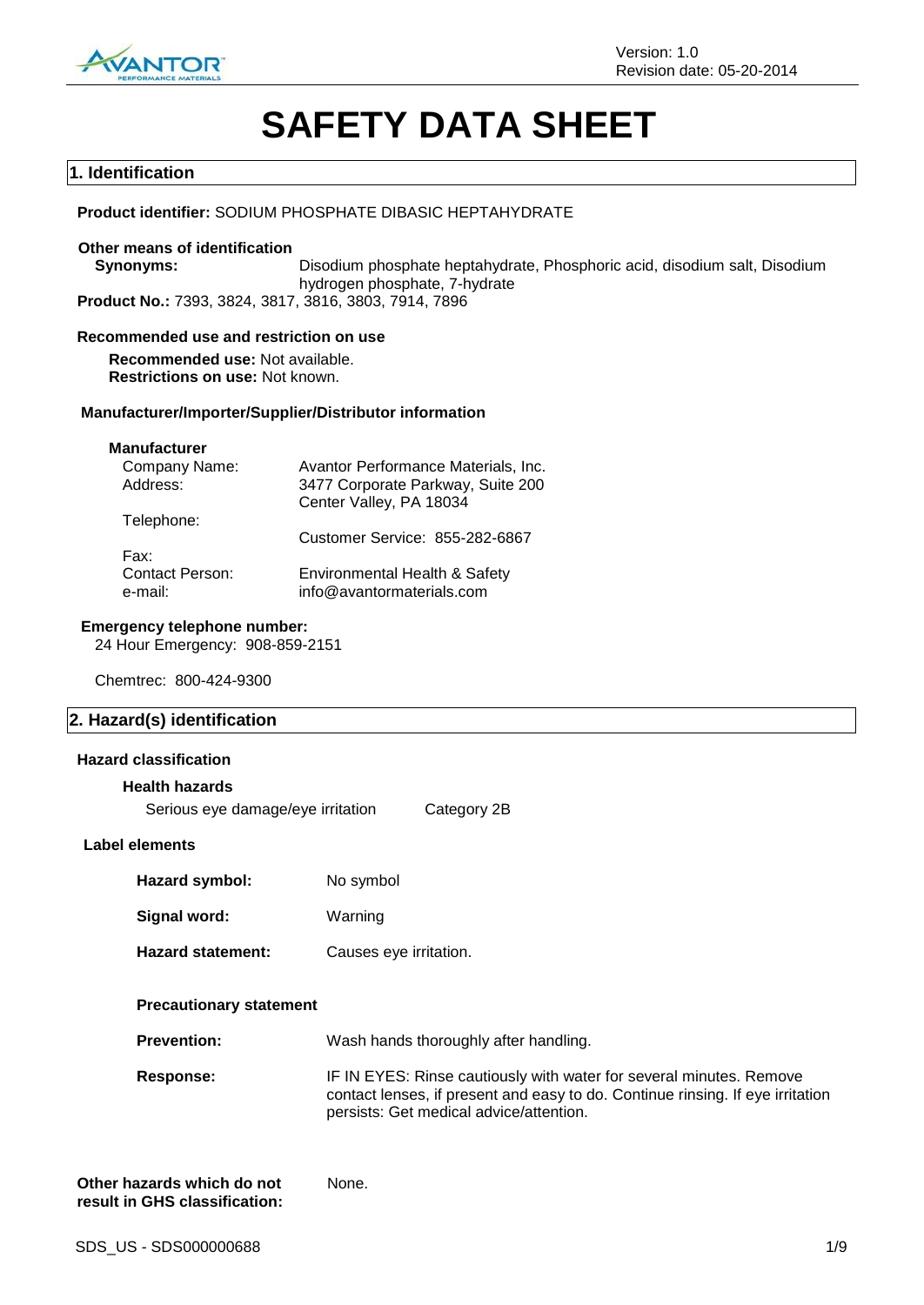

# **3. Composition/information on ingredients**

#### **Substances**

| <b>Chemical identity</b>                        | Common name<br>and synonyms | <b>CAS</b><br>number | Content in percent $(\%)^*$ |
|-------------------------------------------------|-----------------------------|----------------------|-----------------------------|
| SODIUM PHOSPHATE<br><b>DIBASIC HEPTAHYDRATE</b> |                             | 7782-85-6            | $98 - 100\%$                |

\* All concentrations are percent by weight unless ingredient is a gas. Gas concentrations are in percent by volume.

# **4. First-aid measures**

| <b>General information:</b>                                   | Get medical advice/attention if you feel unwell. If medical advice is needed,<br>have product container or label at hand.                                             |
|---------------------------------------------------------------|-----------------------------------------------------------------------------------------------------------------------------------------------------------------------|
| Ingestion:                                                    | Rinse mouth. Call a POISON CENTER or doctor/physician if you feel<br>unwell.                                                                                          |
| Inhalation:                                                   | Move to fresh air. Get medical attention if symptoms persist.                                                                                                         |
| <b>Skin contact:</b>                                          | Wash skin thoroughly with soap and water. Get medical attention if<br>symptoms occur.                                                                                 |
| Eye contact:                                                  | Immediately flush with plenty of water for at least 15 minutes. If easy to do,<br>remove contact lenses. If eye irritation persists: Get medical<br>advice/attention. |
| Most important symptoms/effects, acute and delayed            |                                                                                                                                                                       |
| <b>Symptoms:</b>                                              | Irritating to eyes, respiratory system and skin.                                                                                                                      |
|                                                               | Indication of immediate medical attention and special treatment needed                                                                                                |
| Treatment:                                                    | Treat symptomatically.                                                                                                                                                |
| 5. Fire-fighting measures                                     |                                                                                                                                                                       |
| <b>General fire hazards:</b>                                  | No unusual fire or explosion hazards noted.                                                                                                                           |
| Suitable (and unsuitable) extinguishing media                 |                                                                                                                                                                       |
| <b>Suitable extinguishing</b><br>media:                       | Use fire-extinguishing media appropriate for surrounding materials.                                                                                                   |
| <b>Unsuitable extinguishing</b><br>media:                     | None known.                                                                                                                                                           |
| Specific hazards arising from<br>the chemical:                | During fire, gases hazardous to health may be formed.                                                                                                                 |
| Special protective equipment and precautions for firefighters |                                                                                                                                                                       |
| <b>Special fire fighting</b><br>procedures:                   | Move containers from fire area if you can do so without risk. Use water<br>spray to keep fire-exposed containers cool.                                                |
| Special protective equipment<br>for fire-fighters:            | Firefighters must use standard protective equipment including flame<br>retardant coat, helmet with face shield, gloves, rubber boots, and in                          |
|                                                               | enclosed spaces, SCBA.                                                                                                                                                |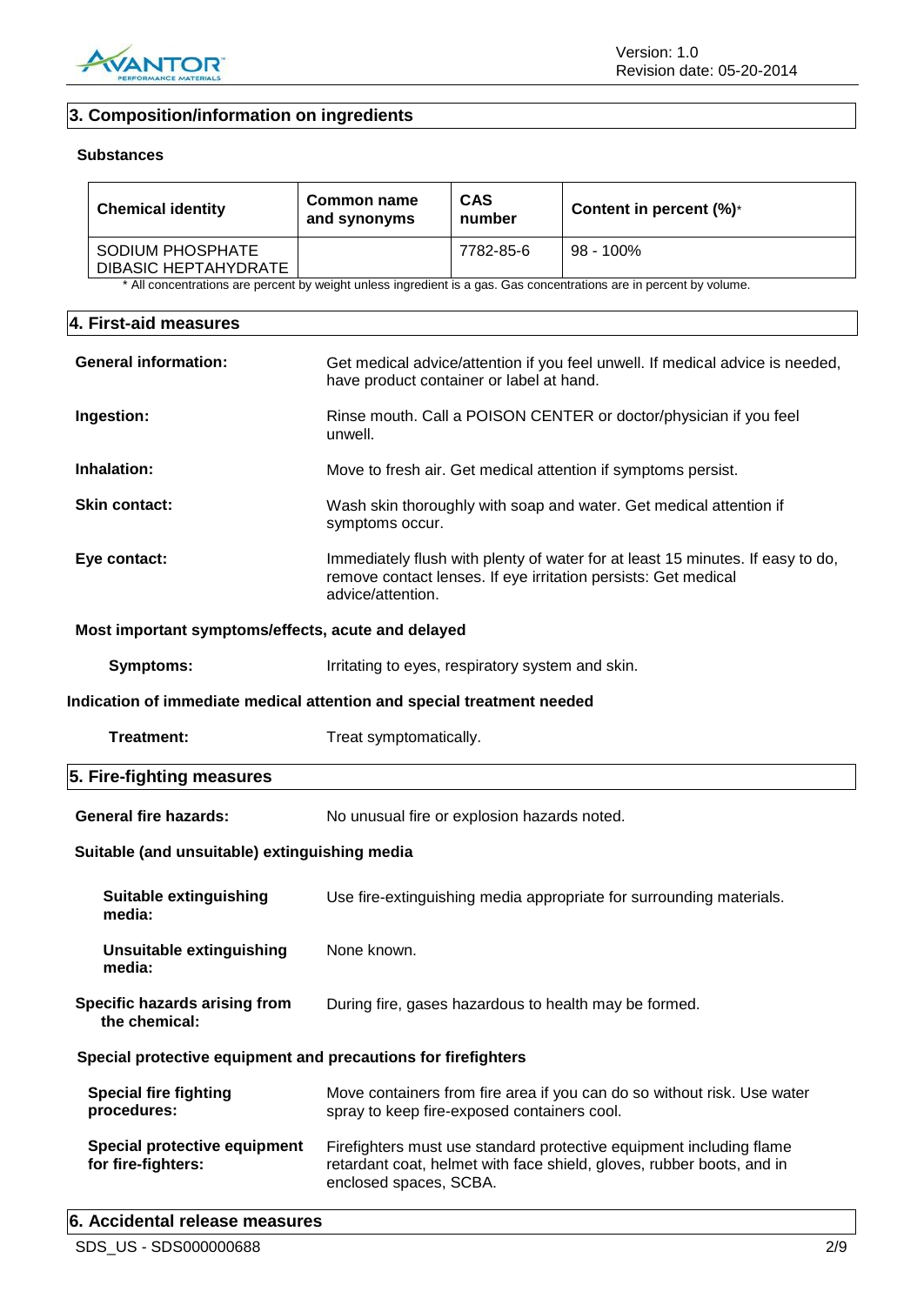

| <b>Personal precautions,</b><br>protective equipment and<br>emergency procedures: | Keep unauthorized personnel away. Keep upwind. Ventilate closed spaces<br>before entering them. Avoid inhalation of dust. Do not touch damaged<br>containers or spilled material unless wearing appropriate protective<br>clothing.                                           |
|-----------------------------------------------------------------------------------|-------------------------------------------------------------------------------------------------------------------------------------------------------------------------------------------------------------------------------------------------------------------------------|
| <b>Methods and material for</b><br>containment and cleaning<br>up:                | Sweep up and place in a clearly labeled container for chemical waste.<br>Clean surface thoroughly to remove residual contamination.                                                                                                                                           |
| <b>Notification Procedures:</b>                                                   | Inform authorities if large amounts are involved.                                                                                                                                                                                                                             |
| <b>Environmental precautions:</b>                                                 | Prevent further leakage or spillage if safe to do so. Do not contaminate<br>water sources or sewer.                                                                                                                                                                           |
| 7. Handling and storage                                                           |                                                                                                                                                                                                                                                                               |
| Precautions for safe handling:                                                    | Avoid generation and spreading of dust. Avoid prolonged or repeated<br>breathing of dust. Avoid contact with eyes, skin, and clothing. Use only with<br>adequate ventilation. Wash thoroughly after handling. See Section 8 of the<br>MSDS for Personal Protective Equipment. |
| Conditions for safe storage,<br>including any<br>incompatibilities:               | Keep container tightly closed. Store in a well-ventilated place.                                                                                                                                                                                                              |
| 8. Exposure controls/personal protection                                          |                                                                                                                                                                                                                                                                               |
| <b>Control parameters</b>                                                         |                                                                                                                                                                                                                                                                               |
| <b>Occupational exposure limits</b>                                               | None of the components have assigned exposure limits.                                                                                                                                                                                                                         |

**Appropriate engineering controls** No data available.

## **Individual protection measures, such as personal protective equipment**

| <b>General information:</b>                       | Good general ventilation (typically 10 air changes per hour) should be used.<br>Ventilation rates should be matched to conditions. If applicable, use<br>process enclosures, local exhaust ventilation, or other engineering controls<br>to maintain airborne levels below recommended exposure limits. If<br>exposure limits have not been established, maintain airborne levels to an<br>acceptable level. An eye wash and safety shower must be available in the<br>immediate work area. |
|---------------------------------------------------|---------------------------------------------------------------------------------------------------------------------------------------------------------------------------------------------------------------------------------------------------------------------------------------------------------------------------------------------------------------------------------------------------------------------------------------------------------------------------------------------|
| <b>Eye/face protection:</b>                       | Wear safety glasses with side shields (or goggles). Use tight fitting goggles<br>if dust is generated.                                                                                                                                                                                                                                                                                                                                                                                      |
| <b>Skin protection</b><br><b>Hand protection:</b> | Chemical resistant gloves                                                                                                                                                                                                                                                                                                                                                                                                                                                                   |
| Other:                                            | Wear suitable protective clothing.                                                                                                                                                                                                                                                                                                                                                                                                                                                          |
| <b>Respiratory protection:</b>                    | During dust-raising work: Dust mask.                                                                                                                                                                                                                                                                                                                                                                                                                                                        |
| <b>Hygiene measures:</b>                          | Provide eyewash station and safety shower. Always observe good personal<br>hygiene measures, such as washing after handling the material and before<br>eating, drinking, and/or smoking. Routinely wash work clothing to remove<br>contaminants. Discard contaminated footwear that cannot be cleaned.                                                                                                                                                                                      |

# **9. Physical and chemical properties**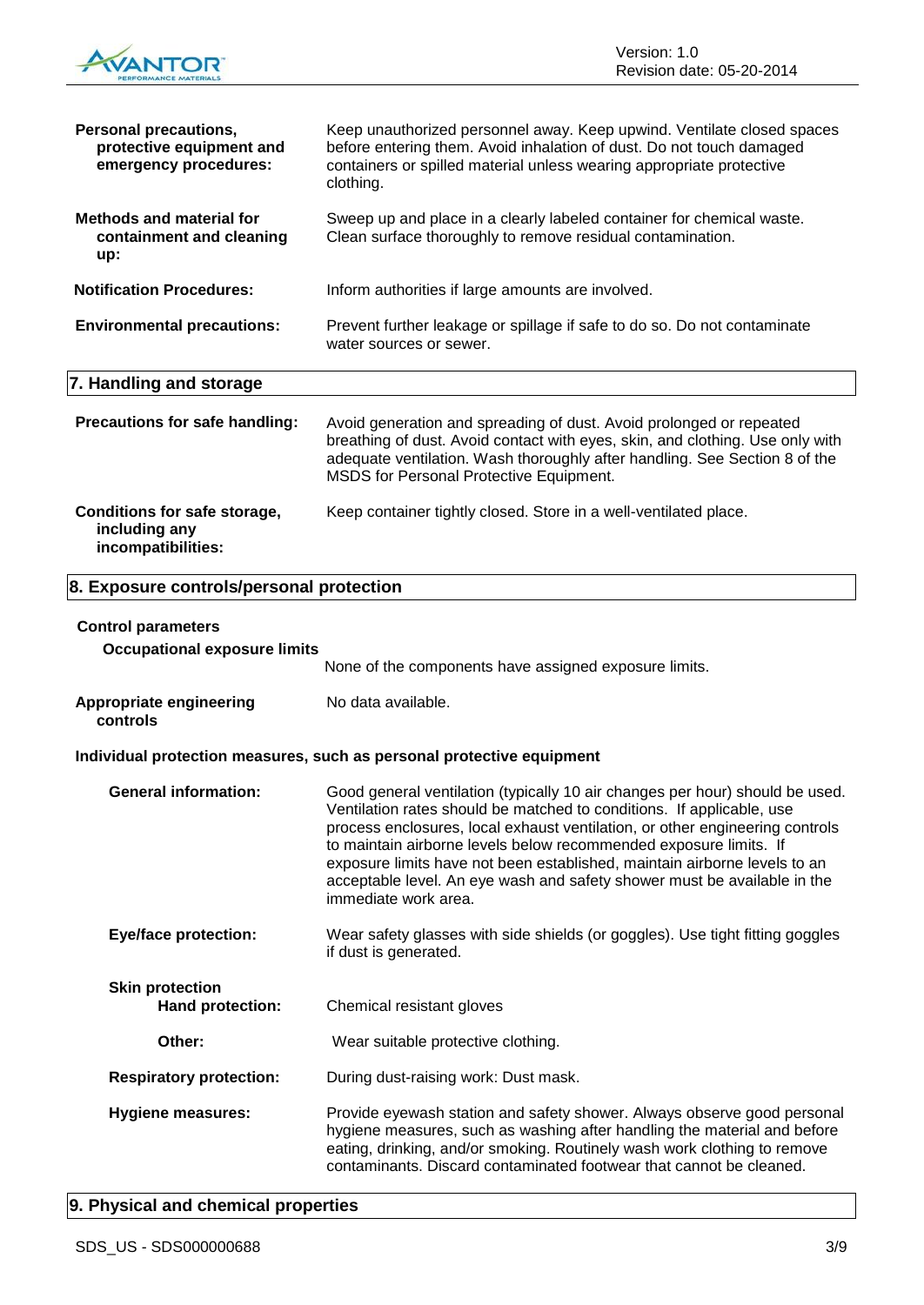

| Appearance                                            |                         |  |
|-------------------------------------------------------|-------------------------|--|
| <b>Physical state:</b>                                | Solid                   |  |
| Form:                                                 | Granules                |  |
| Color:                                                | White                   |  |
| Odor:                                                 | Odorless                |  |
| <b>Odor threshold:</b>                                | No data available.      |  |
| pH:                                                   | No data available.      |  |
| <b>Melting point/freezing point:</b>                  | No data available.      |  |
| Initial boiling point and boiling range:              | No data available.      |  |
| <b>Flash Point:</b>                                   | Not applicable          |  |
| <b>Evaporation rate:</b>                              | No data available.      |  |
| Flammability (solid, gas):                            | No data available.      |  |
| Upper/lower limit on flammability or explosive limits |                         |  |
| Flammability limit - upper (%):                       | No data available.      |  |
| Flammability limit - lower (%):                       | No data available.      |  |
| Explosive limit - upper (%):                          | No data available.      |  |
| Explosive limit - lower (%):                          | No data available.      |  |
| Vapor pressure:                                       | No data available.      |  |
| Vapor density:                                        | No data available.      |  |
| <b>Relative density:</b>                              | 1.7 $(20 °C)$           |  |
| Solubility(ies)                                       |                         |  |
| <b>Solubility in water:</b>                           | <b>Slightly Soluble</b> |  |
| Solubility (other):                                   | No data available.      |  |
| Partition coefficient (n-octanol/water):              | No data available.      |  |
| Auto-ignition temperature:                            | No data available.      |  |
| <b>Decomposition temperature:</b>                     | No data available.      |  |
| <b>Viscosity:</b>                                     | No data available.      |  |

# **10. Stability and reactivity**

| <b>Reactivity:</b>                            | No dangerous reaction known under conditions of normal use.                                                                             |
|-----------------------------------------------|-----------------------------------------------------------------------------------------------------------------------------------------|
| <b>Chemical stability:</b>                    | Material is stable under normal conditions.                                                                                             |
| <b>Possibility of hazardous</b><br>reactions: | Hazardous polymerization does not occur. The substance is hygroscopic<br>and will absorb water by contact with the moisture in the air. |
| Conditions to avoid:                          | Contact with incompatible materials.                                                                                                    |
| Incompatible materials:                       | Acids.                                                                                                                                  |
| <b>Hazardous decomposition</b><br>products:   | oxides of phosphorus Sodium oxides                                                                                                      |

**11. Toxicological information**

| Information on likely routes of exposure<br>Expected to be a low ingestion hazard.<br>Ingestion: |                                                 |
|--------------------------------------------------------------------------------------------------|-------------------------------------------------|
| Inhalation:                                                                                      | May cause irritation to the respiratory system. |
| <b>Skin contact:</b>                                                                             | Causes mild skin irritation.                    |
| Eye contact:                                                                                     | Causes eye irritation.                          |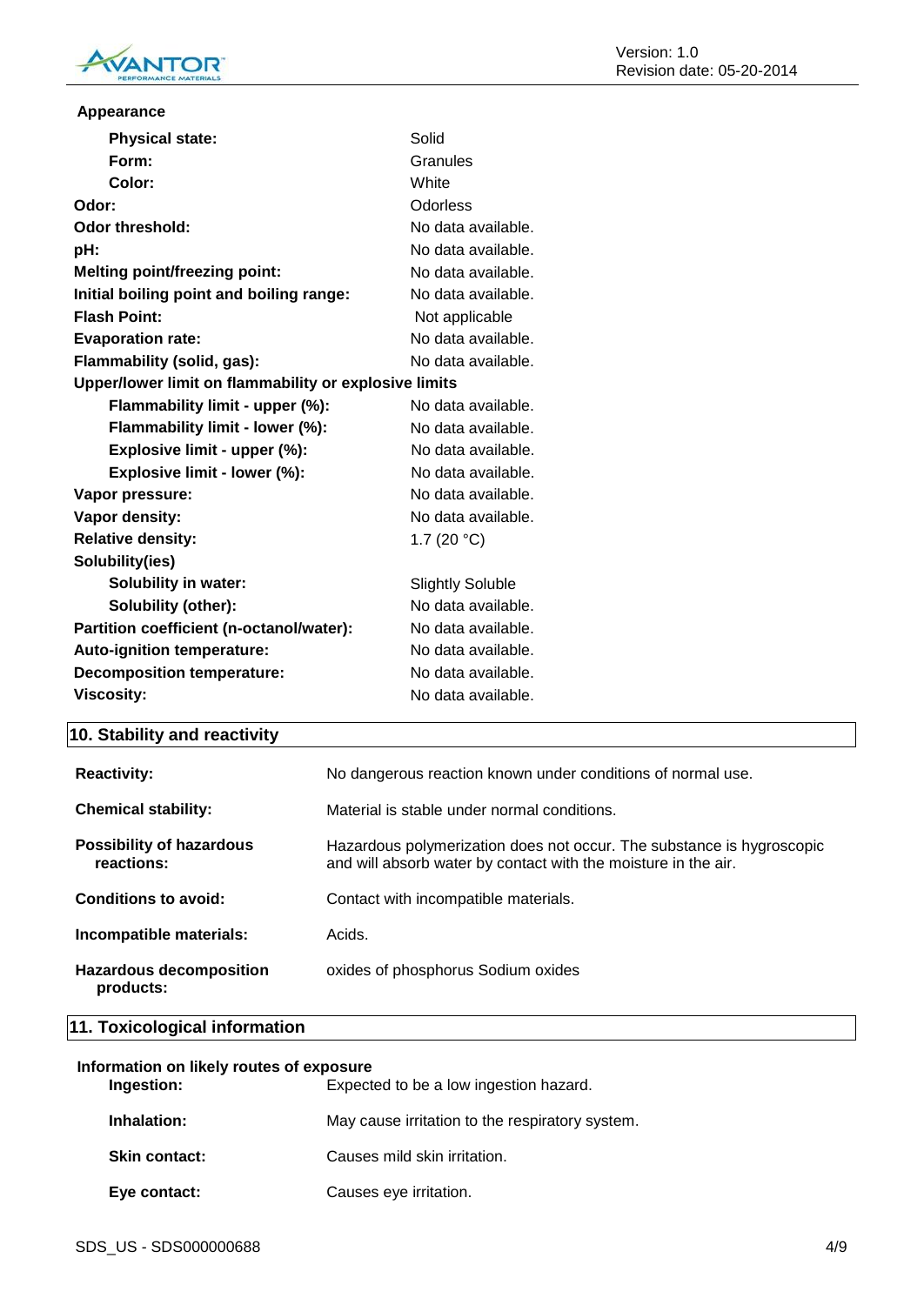

# **Information on toxicological effects**

| Acute toxicity (list all possible routes of exposure)                                                        |                                                            |  |
|--------------------------------------------------------------------------------------------------------------|------------------------------------------------------------|--|
| Oral<br><b>Product:</b>                                                                                      | No data available.                                         |  |
| Dermal<br><b>Product:</b>                                                                                    | No data available.                                         |  |
| <b>Inhalation</b><br><b>Product:</b>                                                                         | No data available.                                         |  |
| <b>Repeated dose toxicity</b><br><b>Product:</b>                                                             | No data available.                                         |  |
| <b>Skin corrosion/irritation</b><br><b>Product:</b>                                                          | Causes mild skin irritation.                               |  |
| Serious eye damage/eye irritation<br><b>Product:</b>                                                         | Causes eye irritation.                                     |  |
| <b>Respiratory or skin sensitization</b><br>Product:                                                         | Not a skin sensitizer.                                     |  |
| Carcinogenicity<br>Product:                                                                                  | This substance has no evidence of carcinogenic properties. |  |
| IARC Monographs on the Evaluation of Carcinogenic Risks to Humans:<br>No carcinogenic components identified  |                                                            |  |
| US. National Toxicology Program (NTP) Report on Carcinogens:<br>No carcinogenic components identified        |                                                            |  |
| US. OSHA Specifically Regulated Substances (29 CFR 1910.1001-1050):<br>No carcinogenic components identified |                                                            |  |
| <b>Germ cell mutagenicity</b>                                                                                |                                                            |  |
| In vitro<br><b>Product:</b>                                                                                  | No mutagenic components identified                         |  |
| In vivo<br><b>Product:</b>                                                                                   | No mutagenic components identified                         |  |
| <b>Reproductive toxicity</b><br><b>Product:</b>                                                              | No components toxic to reproduction                        |  |
| Specific target organ toxicity - single exposure<br><b>Product:</b><br>None known.                           |                                                            |  |
| Specific target organ toxicity - repeated exposure<br><b>Product:</b><br>None known.                         |                                                            |  |
| <b>Aspiration hazard</b><br><b>Product:</b>                                                                  | Not classified                                             |  |
| Other effects:                                                                                               | None known.                                                |  |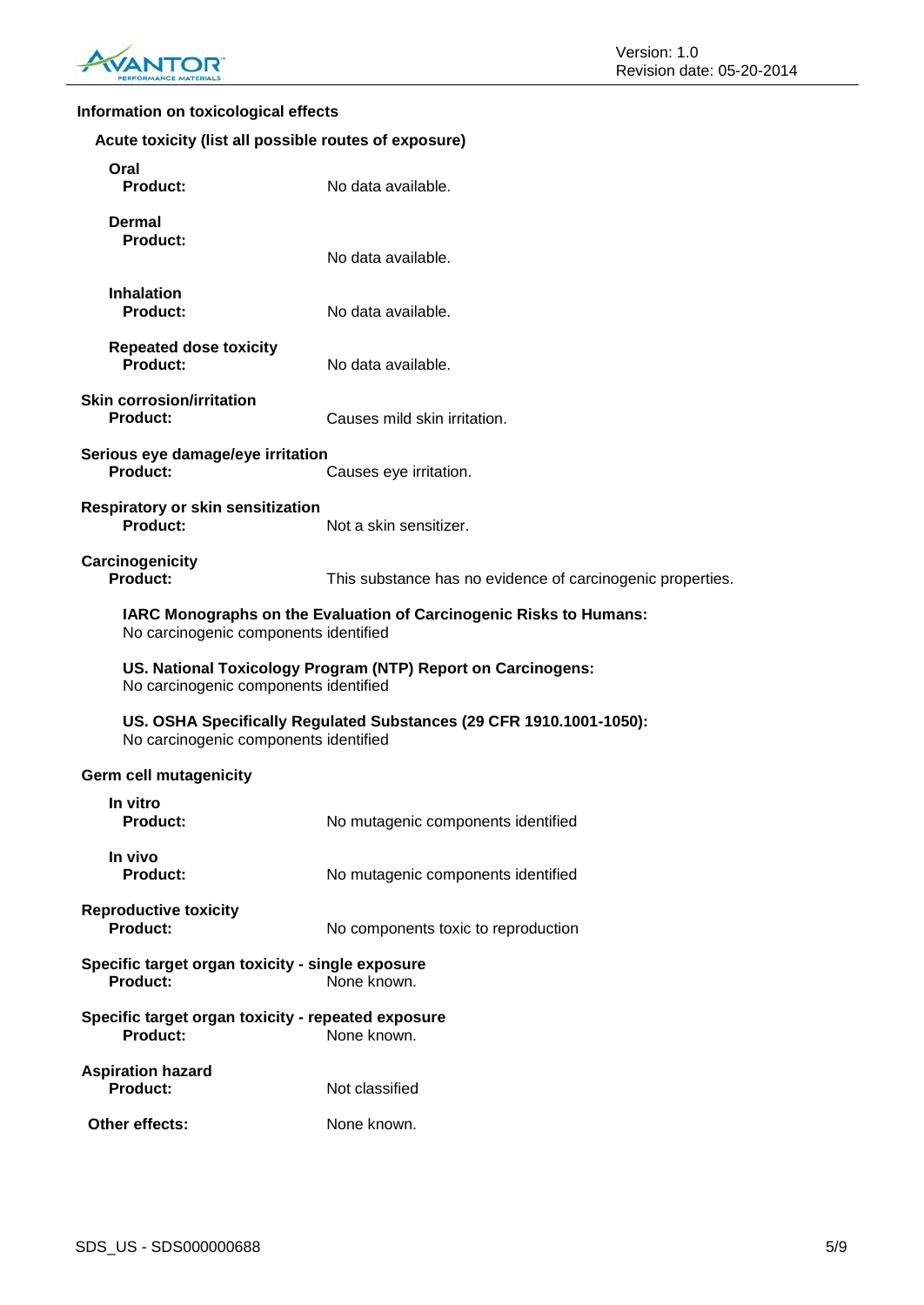

# **12. Ecological information**

| <b>Ecotoxicity:</b>                                                                         |                                                                                                                                                                                                                      |
|---------------------------------------------------------------------------------------------|----------------------------------------------------------------------------------------------------------------------------------------------------------------------------------------------------------------------|
| Acute hazards to the aquatic environment:                                                   |                                                                                                                                                                                                                      |
| <b>Fish</b><br><b>Product:</b>                                                              | No data available.                                                                                                                                                                                                   |
| <b>Aquatic invertebrates</b><br><b>Product:</b>                                             | No data available.                                                                                                                                                                                                   |
| Chronic hazards to the aquatic environment:                                                 |                                                                                                                                                                                                                      |
| <b>Fish</b><br><b>Product:</b>                                                              | No data available.                                                                                                                                                                                                   |
| <b>Aquatic invertebrates</b><br><b>Product:</b>                                             | No data available.                                                                                                                                                                                                   |
| <b>Toxicity to Aquatic Plants</b><br><b>Product:</b>                                        | No data available.                                                                                                                                                                                                   |
| <b>Persistence and degradability</b>                                                        |                                                                                                                                                                                                                      |
| <b>Biodegradation</b><br><b>Product:</b>                                                    | There are no data on the degradability of this product.                                                                                                                                                              |
| <b>BOD/COD ratio</b><br><b>Product:</b>                                                     | No data available.                                                                                                                                                                                                   |
| <b>Bioaccumulative potential</b><br><b>Bioconcentration factor (BCF)</b><br><b>Product:</b> | No data available on bioaccumulation.                                                                                                                                                                                |
| Partition coefficient n-octanol / water (log Kow)<br><b>Product:</b>                        | No data available.                                                                                                                                                                                                   |
| <b>Mobility in soil:</b>                                                                    | No data available.                                                                                                                                                                                                   |
| Other adverse effects:                                                                      | The product components are not classified as environmentally hazardous.<br>However, this does not exclude the possibility that large or frequent spills<br>can have a harmful or damaging effect on the environment. |
| 13. Disposal considerations                                                                 |                                                                                                                                                                                                                      |
| <b>Disposal instructions:</b>                                                               | Discharge, treatment, or disposal may be subject to national, state, or local<br>laws.                                                                                                                               |
| <b>Contaminated packaging:</b>                                                              | Since emptied containers retain product residue, follow label warnings even<br>after container is emptied.                                                                                                           |
| 14. Transport information                                                                   |                                                                                                                                                                                                                      |

#### **DOT**

Not regulated.

#### **IMDG**

Not regulated.

#### **IATA**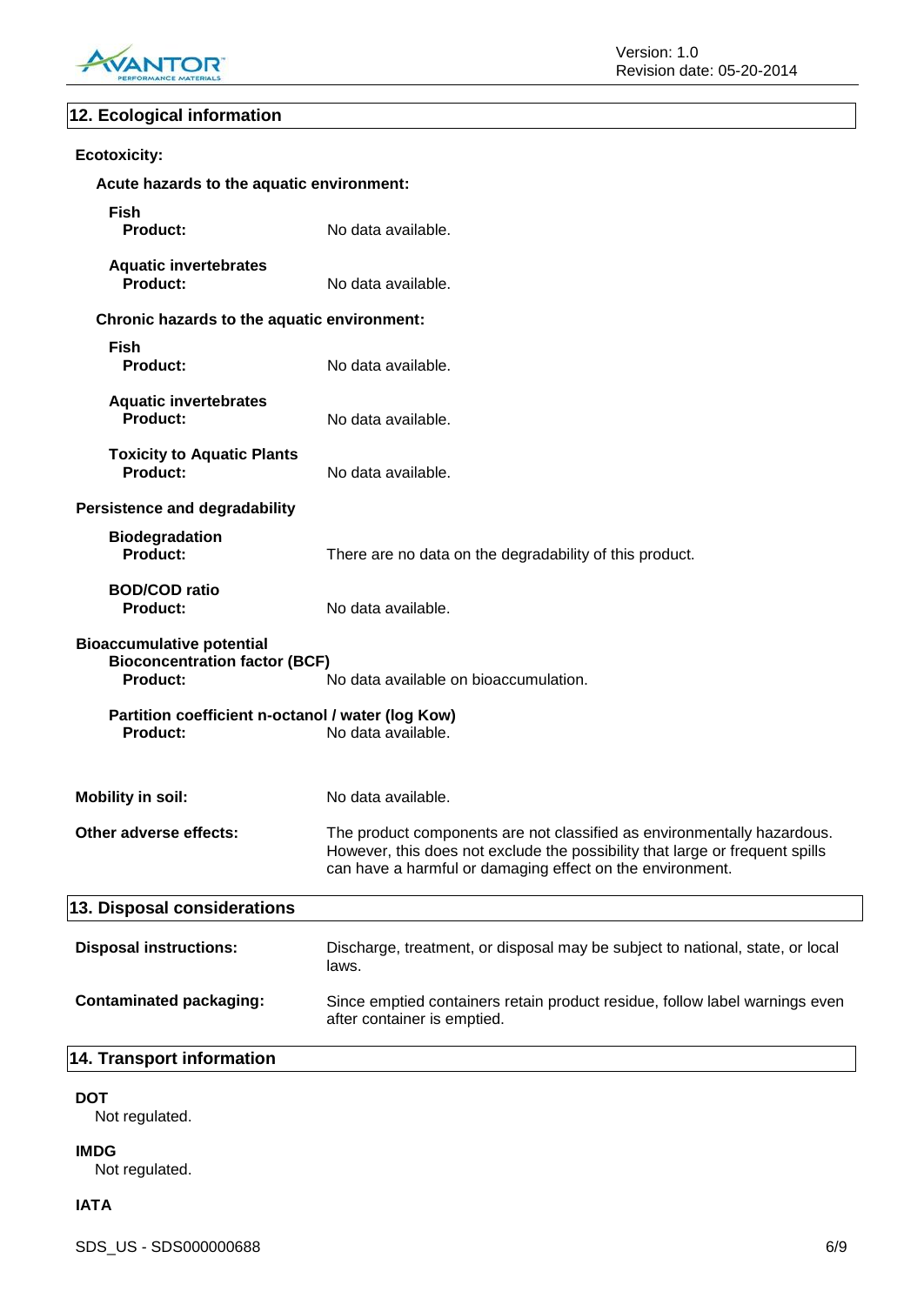

Not regulated.

#### **15. Regulatory information**

#### **US federal regulations**

#### **TSCA Section 12(b) Export Notification (40 CFR 707, Subpt. D)**

**US. OSHA Specifically Regulated Substances (29 CFR 1910.1001-1050)**

None present or none present in regulated quantities.

#### **CERCLA Hazardous Substance List (40 CFR 302.4):**

None present or none present in regulated quantities.

#### **Superfund amendments and reauthorization act of 1986 (SARA)**

#### **Hazard categories**

| X Acute (Immediate) | Chronic (Delayed)   Fire   Reactive |  |  | <b>Pressure Generating</b> |
|---------------------|-------------------------------------|--|--|----------------------------|
|                     |                                     |  |  |                            |

#### **SARA 302 Extremely hazardous substance**

None present or none present in regulated quantities.

#### **SARA 304 Emergency release notification**

None present or none present in regulated quantities.

#### **SARA 311/312 Hazardous chemical**

| <b>Chemical identity</b> | <b>Threshold Planning Quantity</b> |
|--------------------------|------------------------------------|
| SODIUM PHOSPHATE         | 500 lbs                            |
| <b>DIBASIC</b>           |                                    |
| HEPTAHYDRATE             |                                    |

#### **SARA 313 (TRI reporting)**

None present or none present in regulated quantities.

# **Clean Water Act Section 311 Hazardous Substances (40 CFR 117.3)**

None present or none present in regulated quantities.

#### **Clean Air Act (CAA) Section 112(r) Accidental Release Prevention (40 CFR 68.130):**

None present or none present in regulated quantities.

#### **US state regulations**

#### **US. California Proposition 65**

No ingredient regulated by CA Prop 65 present.

- **US. New Jersey Worker and Community Right-to-Know Act** No ingredient regulated by NJ Right-to-Know Law present.
- **US. Massachusetts RTK - Substance List** No ingredient regulated by MA Right-to-Know Law present.

#### **US. Pennsylvania RTK - Hazardous Substances**

No ingredient regulated by PA Right-to-Know Law present.

#### **US. Rhode Island RTK**

No ingredient regulated by RI Right-to-Know Law present.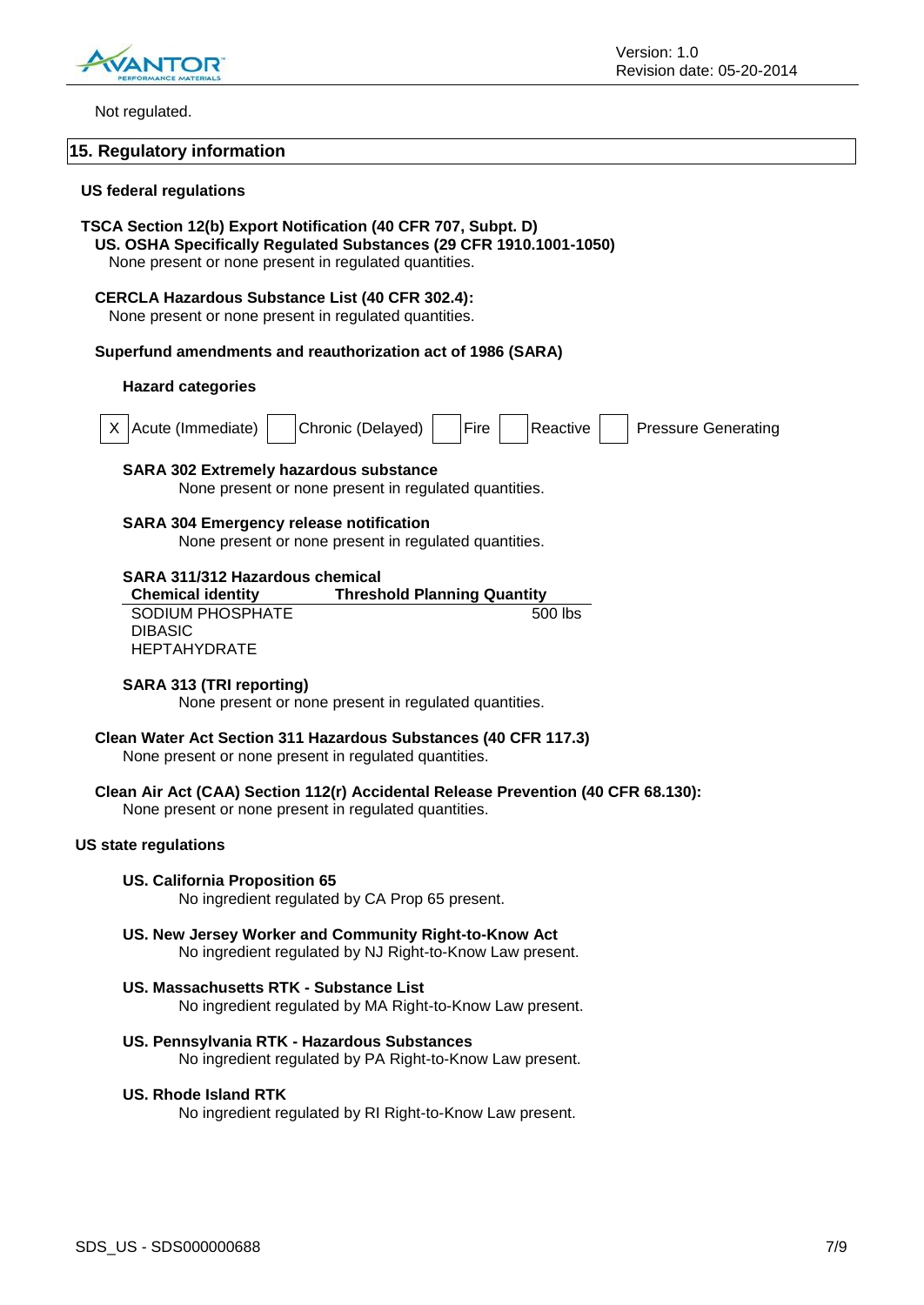

**Inventory Status:**<br>Canada DSL Inventory List: EU EINECS List: On or in compliance with the inventory Korea Existing Chemicals Inv. (KECI): On or in compliance with the inventory US TSCA Inventory: On or in compliance with the inventory Australia AICS: On or in compliance with the inventory Japan (ENCS) List:  $\blacksquare$ China Inv. Existing Chemical Substances: On or in compliance with the inventory Canada NDSL Inventory:  $\blacksquare$  Not in compliance with the inventory. Philippines PICCS: The interest of the interest of the interest of the interest of the interest of the interest of the interest of the interest of the interest of the interest of the interest of the interest of the interes New Zealand Inventory of Chemicals: On or in compliance with the inventory Japan ISHL Listing:  $\blacksquare$ Japan Pharmacopoeia Listing: Not in compliance with the inventory.

On or in compliance with the inventory

#### **16.Other information, including date of preparation or last revision**

#### **NFPA Hazard ID**



Hazard rating: 0 - Minimal; 1 - Slight; 2 - Moderate; 3 - Serious; 4 - Severe

| <b>Issue date:</b>          | 05-20-2014         |
|-----------------------------|--------------------|
| <b>Revision date:</b>       | No data available. |
| <b>Version #:</b>           | 1 በ                |
| <b>Further information:</b> | No data available. |